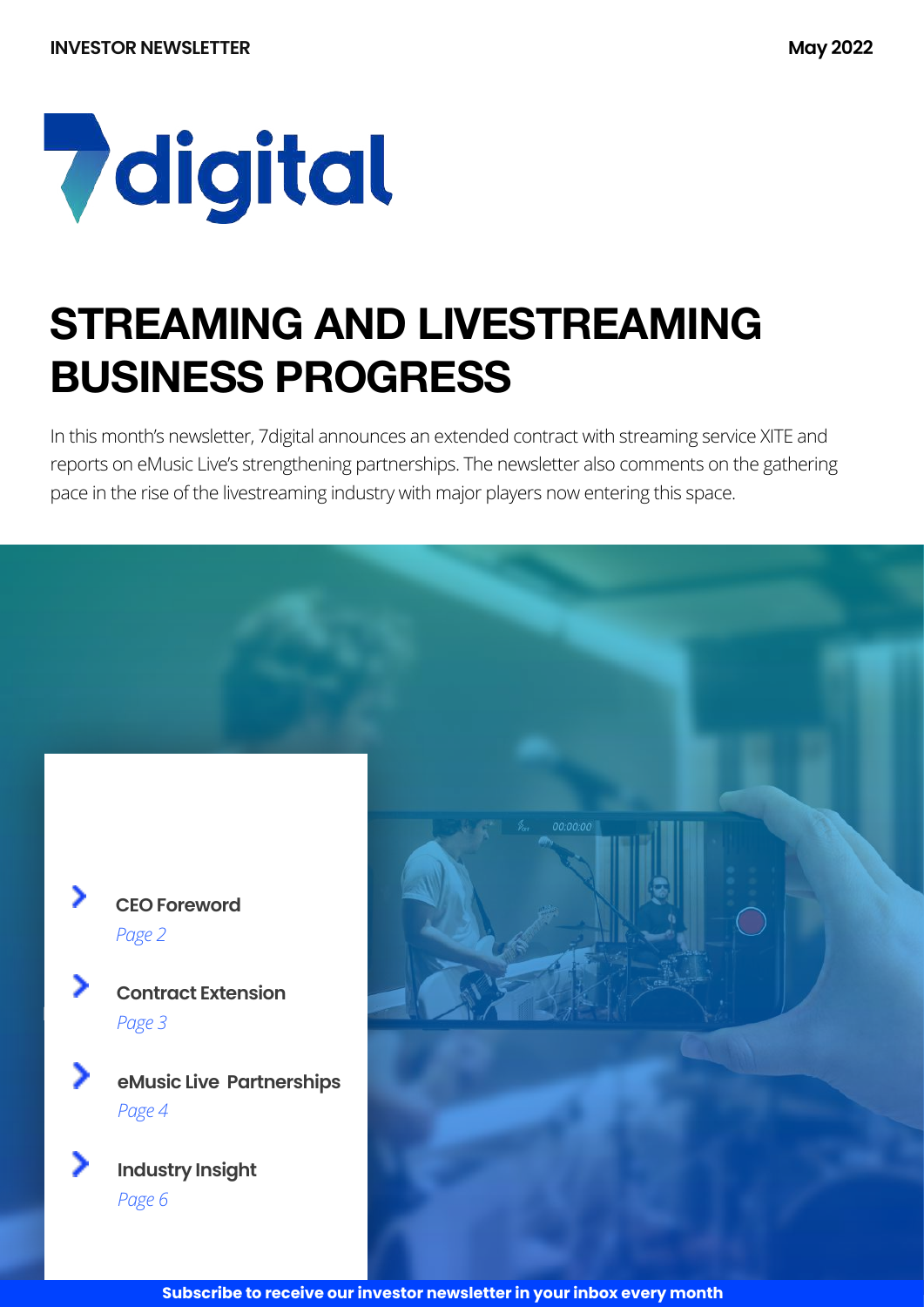## **WELCOME TO 7digital's MAY 2022 INVESTOR NEWSLETTER**



**Paul Langworthy** CEO

**"That's why at 7digital we regard all our client renewals and extensions as a vote of confidence, as well as an opportunity to deepen relationships with customers"** No matter how attractive a product seems, you never really know for sure until you've tried it. That's why at 7digital we regard all our client renewals and extensions as a vote of confidence, as well as an opportunity to deepen relationships with customers. I'm delighted to bring you details of the latest contract extension with existing customer XITE, a leading operator in the connected TV space.

Also in May: eMusic Live livestreamed world-class Hangout Music Festival in the US, which featured globally renowned artists such as Maren Morris, Kane Brown and Illenium. In a reprisal of its partnership with entertainment giant AEG Presents, eMusic Live successfully hosted a multitude of US and international fans on its platform, providing them with a hyper-realistic concert experience all from their own homes. And, separately, eMusic Live and iHeartMedia smashed it out of the park with an exclusive livestream of the iHeartCountry festival – with 18,000 unique visitors in 3,657 US cities.

Elsewhere, we look at how the livestreaming industry is developing and becoming mainstream with major players now entering the space. In May, Netflix and Apple both revealed their interest in livestreaming, with the latter announcing it will be launching a new concert livestreaming series – Apple Music Live. The fact that livestreaming is here to stay is old news to 7digital. As a dedicated livestreaming platform, eMusic Live is the most commercial platform available, offering NFTs, merchandise and other features. We assess how this strategic market position is boosted by growth in the industry.

As ever, I hope you enjoy this month's issue.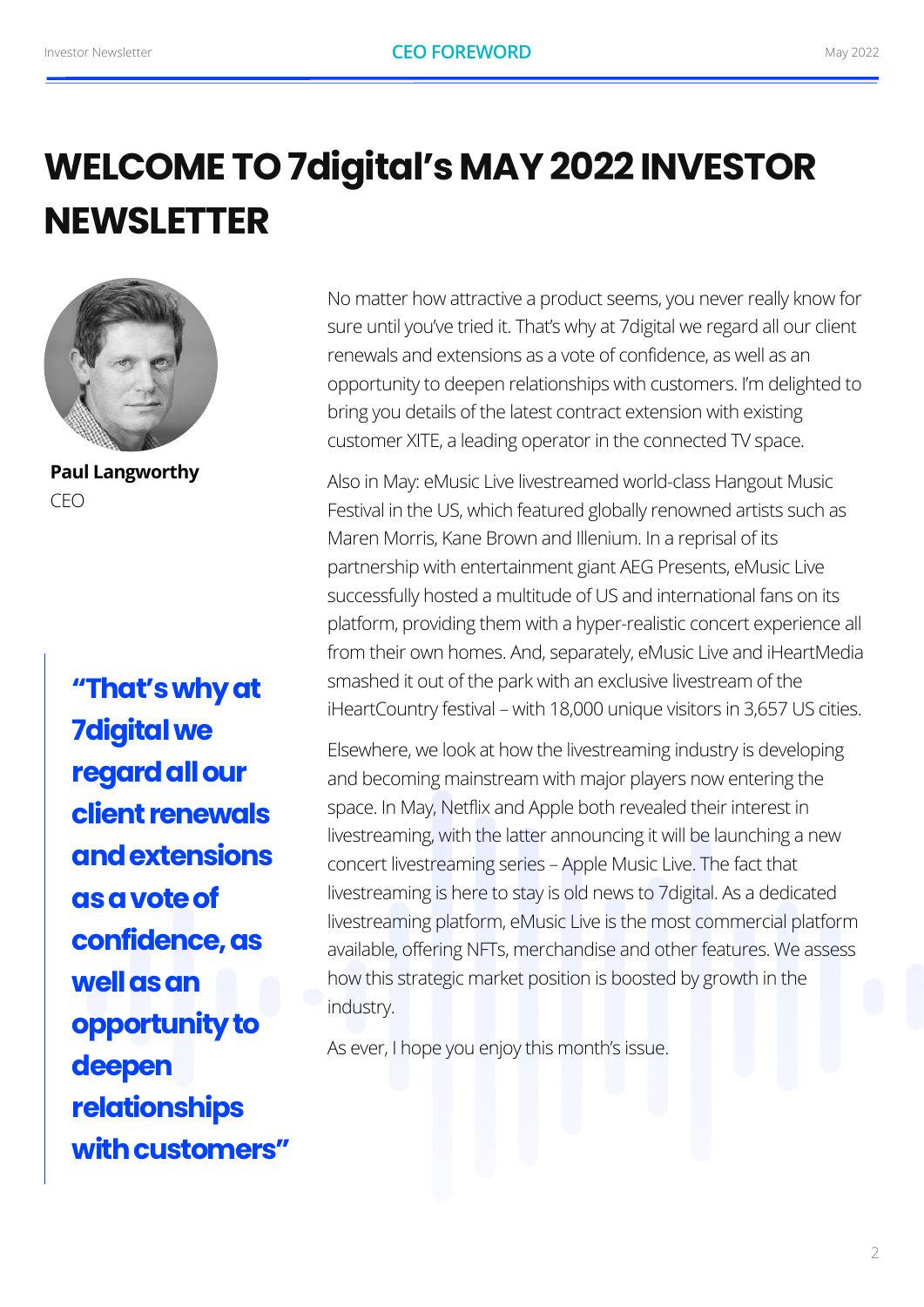## **LEADER IN CONNECTED TV SPACE RENEWS CONTRACT WITH 7digital**

7digital has secured a 36-month contract extension with existing customer XITE, a leading player in the connected TV space.

Amsterdam-based XITE reaches 100 million households worldwide. It uses 7digital's catalogue to power its non-stop audio product XITE Music. The service features 40 channels and offers a pick-and-mix to delight any music fan – genres from kids to heavy metal, and any era from the '50s up, plus a wide choice of moods and themes.

### **"We are very pleased to be continuing our strong relationship with 7digital in this long-term extension. As a leader in the connected TV space, we aim to offer the best music streaming experience in the market and 7digital helps us to achieve this"**

-Niels Daalhuizen, Chief Product Officer of XITE

XITE will:

- ‣ use 7digital's music-as-a-service platform to provide end to end music management
- ‣ access 7digital's complete and fully cleared catalogue in all service territories
- ‣ license use of the 7digital playlisting tool to create and manage playlists that deliver specialised music experiences for listeners

"Using 7digital's unparalleled catalogue and curation features, we have been able to provide our listeners with distinctive, well-curated music for every occasion and deliver the best music experience in the world," said Niels Daalhuizen.

XITE Music launched in 2019 and offers its TV app to users of Ziggo, the largest cable operator in the Netherlands.





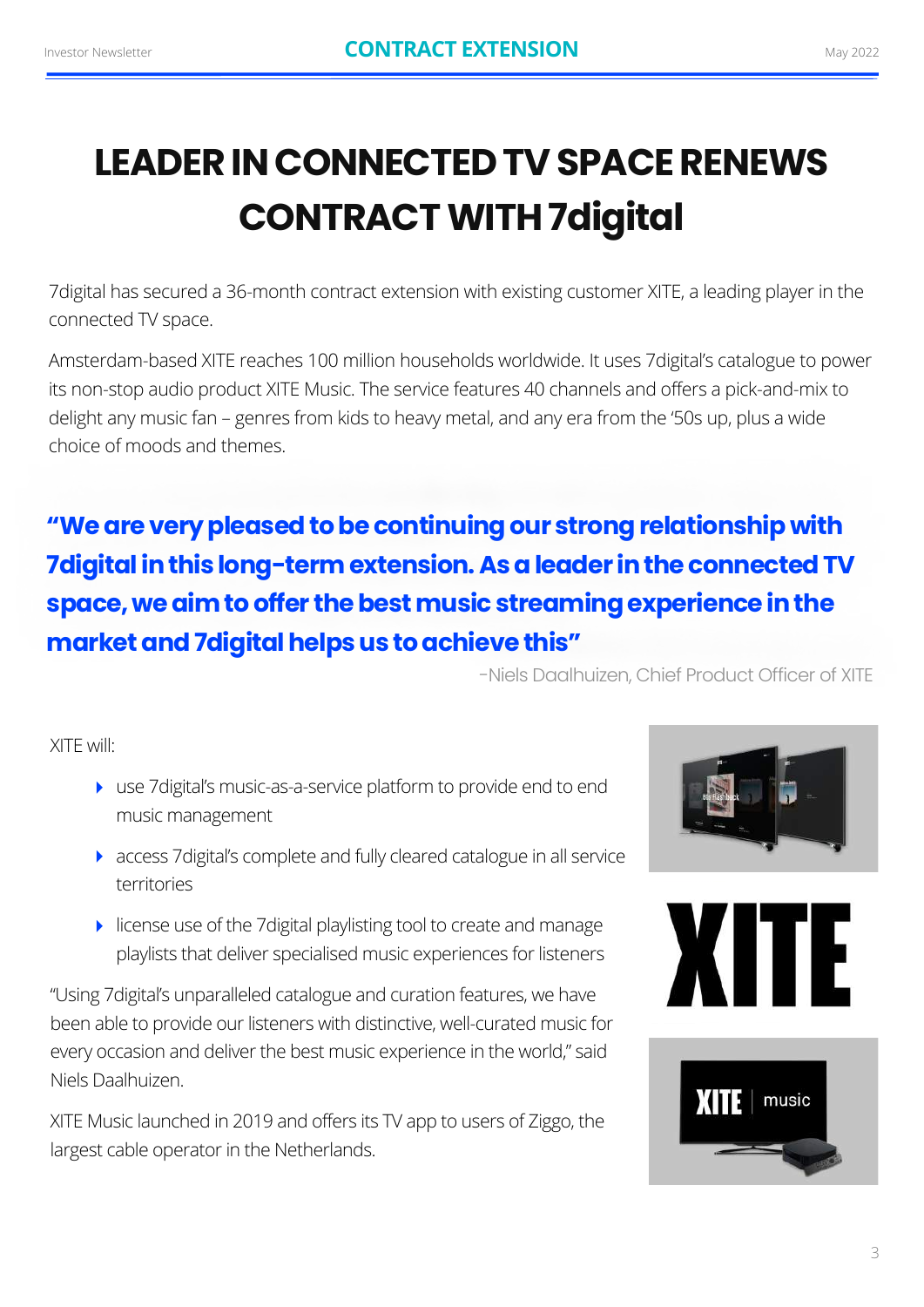## **HANGOUT LIVESTREAM REPRISES AEG AND eMUSIC LIVE PARTNERSHIP**

#### **AWARD-WINNING FESTIVAL HOSTS GLOBAL MUSIC STARS**

Music lovers flocked to Alabama's Gulf Beaches to see the longawaited Hangout Festival 2022.

The three-day festival from 20-22 May featured a line-up of over 50 artists. These included some of the world's biggest names like Maren Morris who shattered the record for the largest ever debut streaming week for a country album by a woman with 23.96 million streams. Kane Brown, Grammy Award-winning Leon Bridges, Illenium and Sublime with Rome also performed, with many more exceptional artists making an appearance. Around 40,000 people attended the live event on the Saturday alone according to *Fox10* News and tickets sold out fast. However, ticketless fans did not need to despair – those attending online could catch every spectacular moment.

Courtesy of a reprised partnership between entertainment giant AEG Presents and 7digital's own joint venture eMusic Live, fans around the world could tune in to the world exclusive livestream.

Unlike other festival platforms, eMusic Live creates an experience that matches the live event more closely. Each artist receives their own event page, fully customised to each individual artist brand, merchandise and music. In addition, at Hangout, eMusic Live's platform featured community elements such as an interactive scheduler, next event recommendations and chat function for fans to share experiences.

The event followed on the heels of eMusic Live's successful livestream of premier reggae festival Cali Vibes in February in partnership with Goldenvoice of the AEG group.

Bret Heiman, Vice President of Global Partnerships at AEG Presents, said, "As a company, we believe strongly in artists' brand and vision and eMusic Live allows each artist to

individually showcase their brand, merchandise and music in a festival livestream environment. With eMusic Live's ability to closely replicate the live event, they were the clear choice for Hangout Festival's livestream."

AEG is the world's largest live entertainment company with a portfolio of premier music festivals, marquee concert venues and inhouse content development spanning Europe, Asia and North America.

**"In furthering our relationship with AEG Presents, eMusic Live is working with the biggest global artists and cementing our position as the platform of choice to support and serve world-class artists,"** 

> said Tamir Koch, President of eMusic Live

Additional information and artists streamed available in the official [press release](https://www.businesswire.com/news/home/20220519006020/en/eMusic-Live-to-Exclusively-Livestream-Hangout-Music-Festival).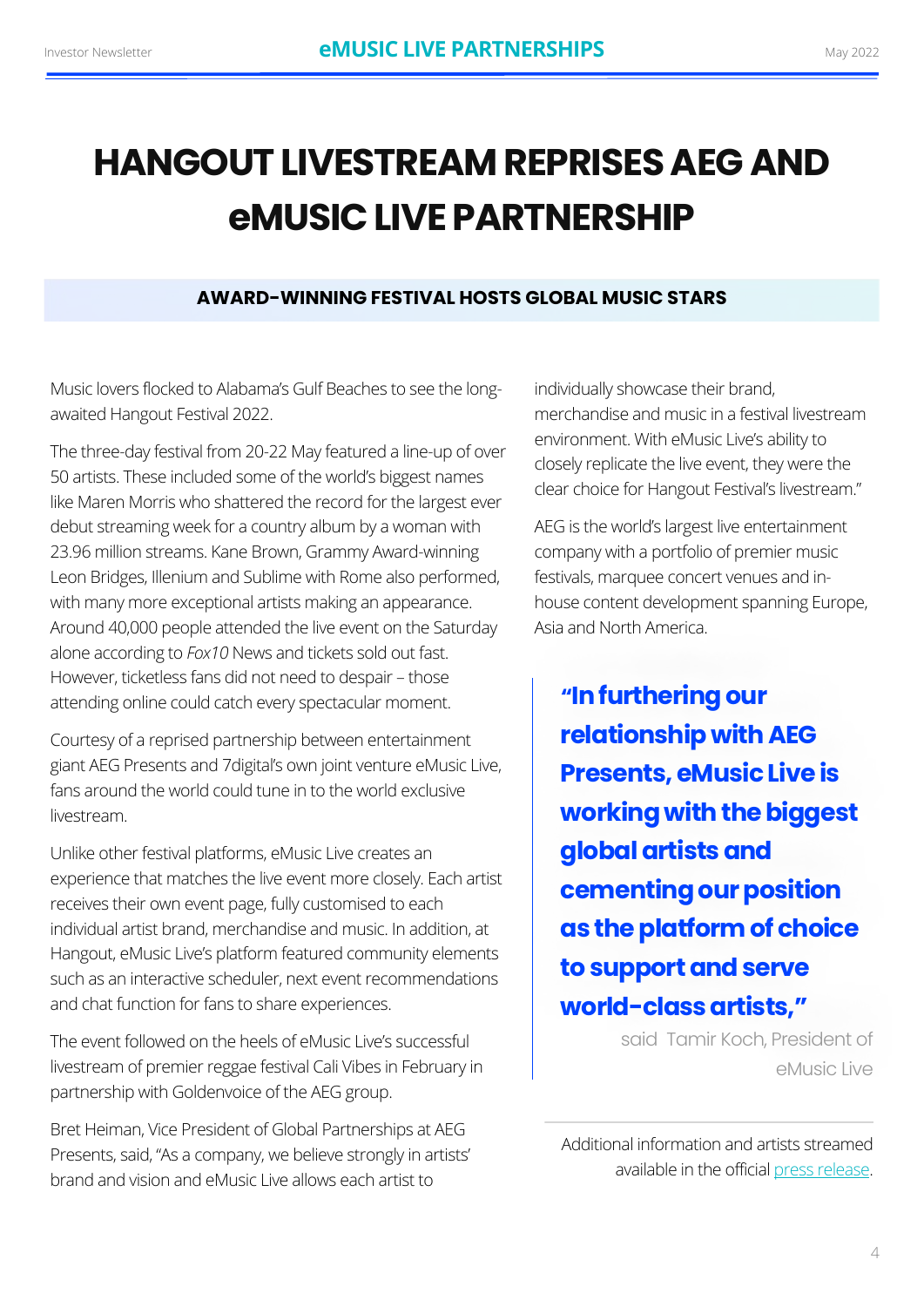## **eMUSIC LIVE TAKES ONLINE FANS DOWN THOSE COUNTRY ROADS**

In another great partnership eMusic Live teamed up with iHeartMedia on 7 May to exclusively livestream this year's iHeartCountry Festival to thousands of Country fans.

The festival livestream reached a lot of incremental fans - with over 18,000 unique visitors to the events page and 4,500 tuning in to the performances. Visitors came from 3,657 cities across the US – Dallas, Austin, New York and Chicago among the top ten.

Performing, were some of the hottest names in Country – Thomas Rhett, Carrie Underwood, Zac Brown Band and Maren Morris. Other big Country names included Dustin Lynch and Jimmie Allen.

The livestream featured exclusive backstage content and interviews, captured live at the festival, bringing a new level of customisation.

"Can dance at home with my son without having him unable to see over everyone! Thank you!" commented one online fan.

"I liked how interactive it was and it was great seeing my friends just like at a live concert," said another.

Fan engagement was unprecedented. Viewers tuned in for 2.3 hours on average and watched around five shows each, which amounted to a total of 570,000 minutes watch time.

Fans actively promoted the show and participated in the community. The quality of the livestream and fast customer support generated a positive community response and 57% reported sharing the stream with friends and family. There were more than 3,000 feed and friend shares from the event page, and 25,000 chats and cheers tracked during the performances.

One online fan enthused: "It felt like I was at the concert. It felt like I was truly part of the audience. The music was great."

In all, 88% of fans reported being satisfied or extremely satisfied with the livestream.



**"By partnering with iHeartMedia we are continuing to cement eMusic Live's position as the world's leading commercial livestream platform. "**

said Paul Langworthy, CEO of 7digital